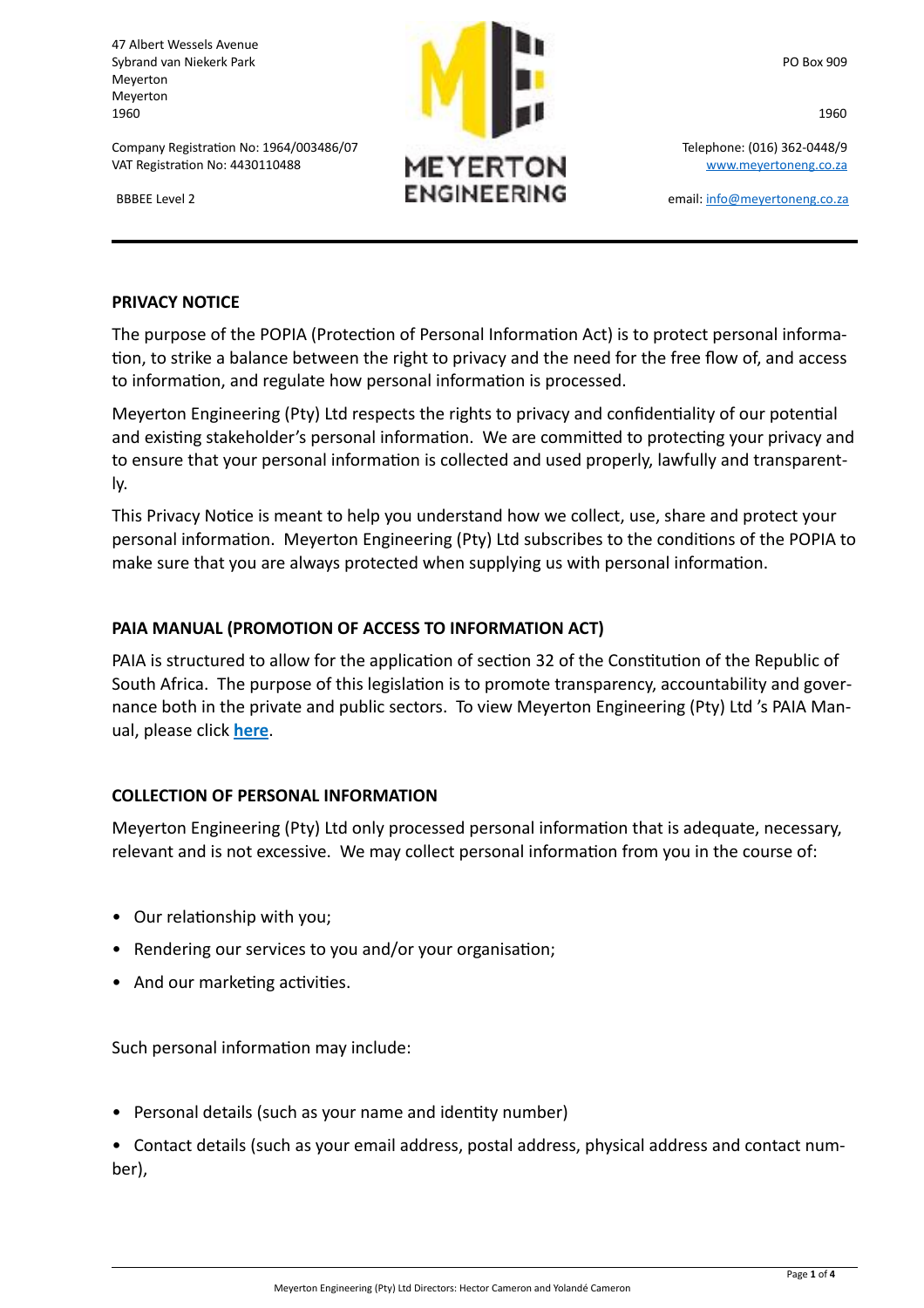

• Corporate information (such as registration number, memorandum of incorporation, rules or resolutions)

• Financial information (such as bank statements, tax numbers, vat numbers or financial year end reports).

• Please refer to our **PAIA Manual** for the complete list of information.

# **DISTRIBUTION OF INFORMATION**

We may share information with governmental agencies or other companies assisting us in fraud prevention or investigation. We may do so when:

- Permitted or required by law; or
- Trying to protect against or prevent actual or potential fraud or unauthorized transactions; or,
- Investigating fraud which has already taken place. The information is not provided to these companies for marketing purposes.

## **RETENTION OF PERSONAL INFORMATION**

Records of your personal information will not be retained or stored for any longer than is necessary for achieving the purpose for which such information was collected or subsequently processed in accordance with our Records Retention, Protection and Disposal Policy and any applicable laws.

## **MARKETING ACTIVITIES**

Should you wish to unsubscribe from our mailing list, you should look for and follow the instructions we have provided in the relevant communications to you. If you unsubscribe from our mailing list, we may retain limited information sufficient to identify you so that we can honour your opt out request. If you wish to no longer receive only certain communications, please identify such communications in your request.

# **COOKIE/ TRACKING TECHNOLOGY**

The Site may use cookie and tracking technology depending on the features offered. Cookie and tracking technology are useful for gathering information such as browser type and operating system, tracking the number of visitors to the Site, and understanding how visitors use the Site. Cookies can also help customize the Site for visitors. Personal information cannot be collected via cookies and other tracking technology, however, if you previously provided personally identifiable information, cookies may be tied to such information. Aggregate cookie and tracking information may be shared with third parties.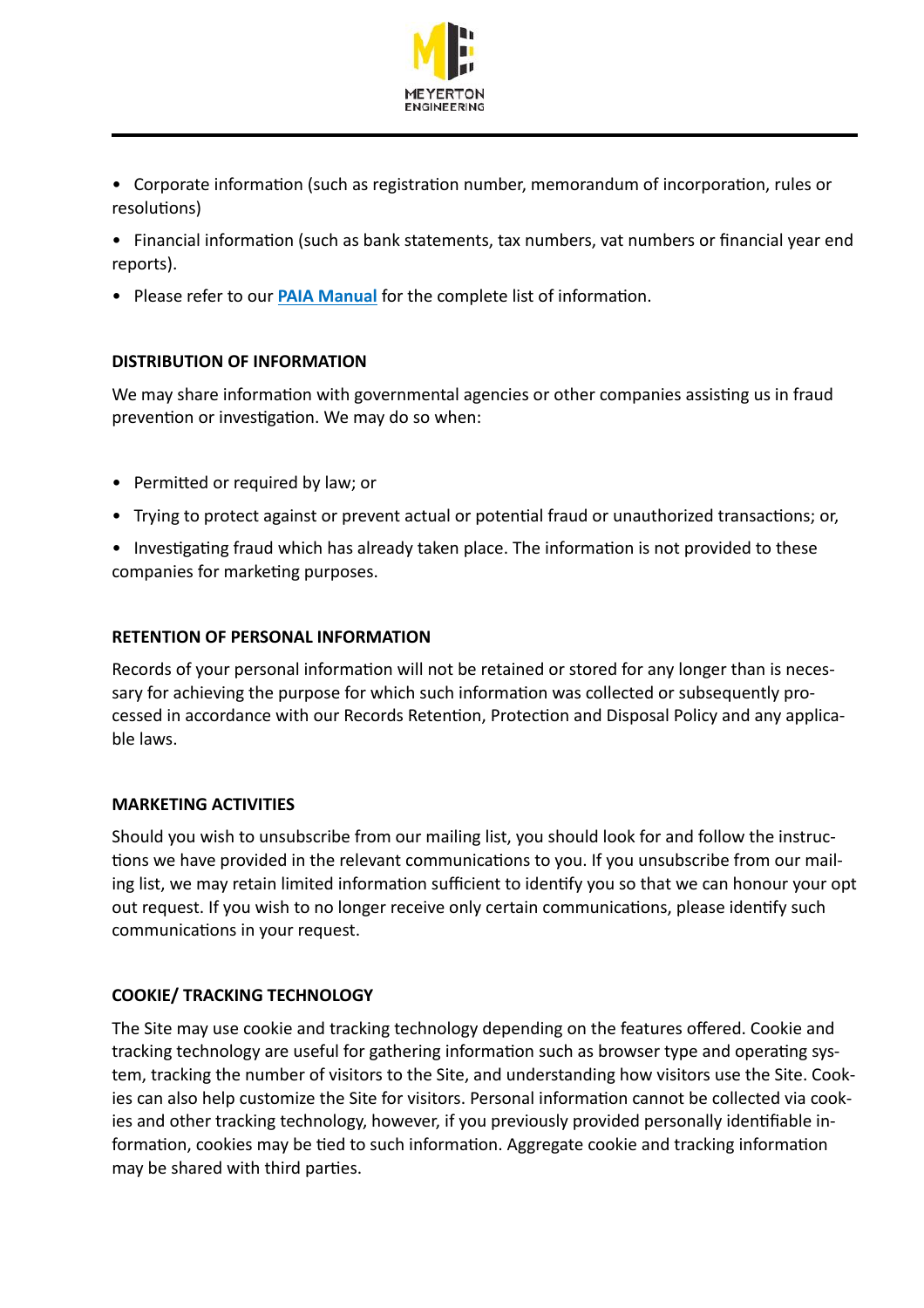

#### **WEBSITE DISCLAIMER**

Apart from the provisions of sections  $43(5)$  and  $43(6)$  of the Electronic Communications and Transactions Act, as amended, Meyerton Engineering (Pty) Ltd nor any of its agents or representatives shall be liable for any damage, loss or liability of whatsoever nature arising from the use or inability to use this web site or the services or content provided from and through this web site. Furthermore, Meyerton Engineering (Pty) Ltd makes no representations or warranties, implied or otherwise, that, amongst others, the content and technology available from this website are free from errors or omissions or that the service will be 100% uninterrupted and error free. Users are encouraged to report any possible malfunctions and errors to the webmaster.

Information, ideas and opinions expressed on this site should not be regarded as professional advice of Meyerton Engineering (Pty) Ltd, but users are encouraged to consult professional advice before taking any course of action related to information, ideas or opinions expressed on this site.

## **RIGHT TO ACCESS AND RECTIFY PERSONAL INFORMATION COLLECTED**

You have the right to request to review your personal information contained by Meyerton Engineering (Pty) Ltd at any time to correct or update the information. If the purpose for which your personal information was requested initially does not exist anymore, for example you no longer have an active contract, you may request information held by the company to be removed. However, Meyerton Engineering (Pty) Ltd can decline your request to delete the information from its records if other legislation requires the continued retention thereof or if it has been de-identified.

If you would like to obtain a copy of your personal information held by Meyerton Engineering (Pty) Ltd, please use the contact information provided in the **PAIA Manual** 

## **YOUR RIGHT TO COMPLAIN**

If you have a complaint about our use of your information, we would prefer you to contact us directly in the first instance so that we can address your complaint. However, you can also contact the Information Regulator via their website https://www.justice.gov.za/inforeg/

or write to them at: The Information Regulator (South Africa) JD House, 27 Stiemens Street, Braamfontein, Johannesburg, 2001 P.O Box 31533, Braamfontein, Johannesburg, 2017

Complaint's email: complaints.IR@justice.gov.za General enquiries email: inforeg@justice.gov.za

**AMENDMENTS TO THIS PRIVACY NOTICE**